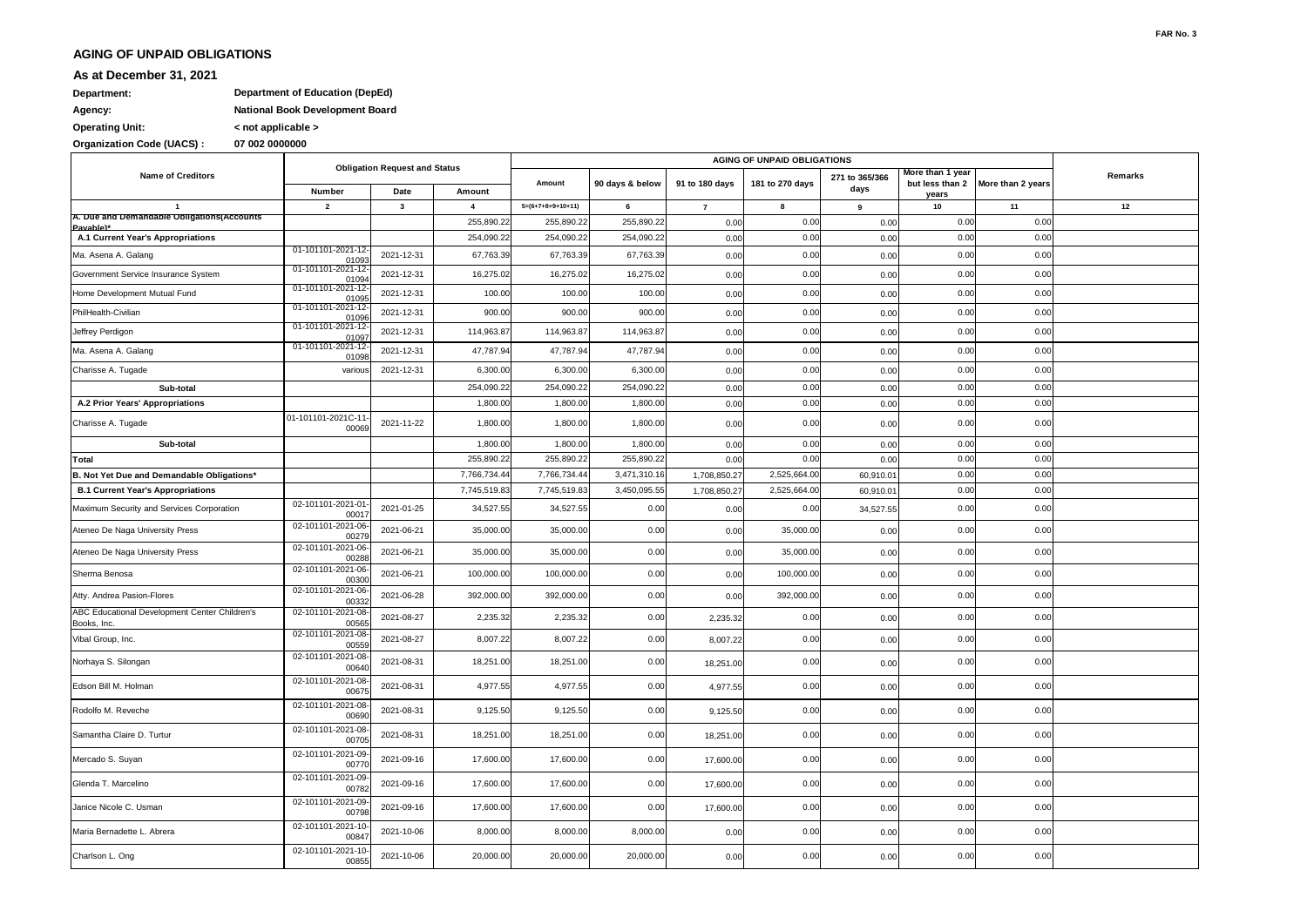|                                                           | <b>Obligation Request and Status</b> |            |            | AGING OF UNPAID OBLIGATIONS |                 |                |                 |                        |                           |                                   |         |
|-----------------------------------------------------------|--------------------------------------|------------|------------|-----------------------------|-----------------|----------------|-----------------|------------------------|---------------------------|-----------------------------------|---------|
| <b>Name of Creditors</b>                                  | Number                               | Date       | Amount     | Amount                      | 90 days & below | 91 to 180 days | 181 to 270 days | 271 to 365/366<br>days | More than 1 year<br>years | but less than 2 More than 2 years | Remarks |
| Blue Bullet Production and Agency, Inc.                   | 02-101101-2021-10<br>0087            | 2021-10-08 | 565.12     | 565.12                      | 565.12          | 0.00           | 0.00            | 0.00                   | 0.00                      | 0.00                              |         |
| Blue Bullet Production and Agency, Inc.                   | 02-101101-2021-10<br>0088            | 2021-10-08 | 598.00     | 598.00                      | 598.00          | 0.00           | 0.00            | 0.00                   | 0.00                      | 0.00                              |         |
| Flor Marie "Neni" Sta. Romana-Cruz                        | 02-101101-2021-10<br>00888           | 2021-10-14 | 20,000.00  | 20,000.00                   | 20,000.00       | 0.00           | 0.00            | 0.00                   | 0.00                      | 0.00                              |         |
| Komiket, Inc.                                             | 02-101101-2021-12<br>00979/          | 2021-12-01 | 230,000.00 | 230,000.00                  | 230,000.00      | 0.00           | 0.00            | 0.00                   | 0.00                      | 0.00                              |         |
| Ricamela S. Palis                                         | 02-101101-2021-12<br>01055           | 2021-12-31 | 9,955.09   | 9,955.09                    | 9,955.09        | 0.00           | 0.00            | 0.00                   | 0.00                      | 0.00                              |         |
| Lucio B. Jamero                                           | 02-101101-2021-12<br>0106            | 2021-12-31 | 9,125.50   | 9,125.50                    | 9,125.50        | 0.00           | 0.00            | 0.00                   | 0.00                      | 0.00                              |         |
| Carlo B. Ebeo                                             | 02-101101-2021-12<br>0107            | 2021-12-31 | 5,000.00   | 5,000.00                    | 5,000.00        | 0.00           | 0.00            | 0.00                   | 0.00                      | 0.00                              |         |
| Jimmy R. Mobantan, Jr.                                    | 02-101101-2021-12<br>01079           | 2021-12-31 | 5,000.00   | 5,000.00                    | 5,000.00        | 0.00           | 0.00            | 0.00                   | 0.00                      | 0.00                              |         |
| Camille Nathalia C. Martinez                              | 02-101101-2021-12<br>01087           | 2021-12-31 | 5,000.00   | 5,000.00                    | 5,000.00        | 0.00           | 0.00            | 0.00                   | 0.00                      | 0.00                              |         |
| Virgie M. Nicodemus                                       | 02-101101-2021-12<br>0111            | 2021-12-31 | 10,480.00  | 10,480.00                   | 10,480.00       | 0.00           | 0.00            | 0.00                   | 0.00                      | 0.00                              |         |
| Charisse Aquino-Tugade                                    | 02-101101-2021-12<br>0112            | 2021-12-31 | 19,817.76  | 19,817.76                   | 19,817.76       | 0.00           | 0.00            | 0.00                   | 0.00                      | 0.00                              |         |
| Cordillera Studies Center                                 | 02-101101-2021-06<br>0017            | 2021-06-03 | 150,000.00 | 150,000.00                  | 0.00            | 0.00           | 150,000.00      | 0.00                   | 0.00                      | 0.00                              |         |
| Ateneo De Naga University Press                           | 02-101101-2021-06<br>00280           | 2021-06-21 | 35,000.00  | 35,000.00                   | 0.00            | 0.00           | 35,000.00       | 0.00                   | 0.00                      | 0.00                              |         |
| Anvil Publishing, Inc.                                    | 02-101101-2021-06<br>0028            | 2021-06-21 | 75,000.00  | 75,000.00                   | 0.00            | 0.00           | 75,000.00       | 0.00                   | 0.00                      | 0.00                              |         |
| <b>ELZISTYLE</b>                                          | 02-101101-2021-06<br>0030            | 2021-06-21 | 100,000.00 | 100,000.00                  | 0.00            | 0.00           | 100,000.00      | 0.00                   | 0.00                      | 0.00                              |         |
| Book Development Association of the Philippines<br>(BDAP) | 02-101101-2021-06<br>0034            | 2021-06-29 | 49,000.00  | 49,000.00                   | 0.00            | 0.00           | 49,000.00       | 0.00                   | 0.00                      | 0.00                              |         |
| Adarna House, Inc.                                        | 02-101101-2021-08<br>0056            | 2021-08-27 | 23,112.44  | 23,112.44                   | 0.00            | 23,112.44      | 0.00            | 0.00                   | 0.00                      | 0.00                              |         |
| Alegria Lansang Cruz                                      | 02-101101-2021-08<br>00585           | 2021-08-31 | 234,773.40 | 234,773.40                  | 0.00            | 234,773.40     | 0.00            | 0.00                   | 0.00                      | 0.00                              |         |
| Renefe M. Tremedal                                        | 02-101101-2021-08<br>0064            | 2021-08-31 | 9,125.50   | 9,125.50                    | 0.00            | 9,125.50       | 0.00            | 0.00                   | 0.00                      | 0.00                              |         |
| Ricamela S. Palis                                         | 02-101101-2021-08<br>0067            | 2021-08-31 | 4,977.55   | 4,977.55                    | 0.00            | 4,977.55       | 0.00            | 0.00                   | 0.00                      | 0.00                              |         |
| Renefe M. Tremedal                                        | 02-101101-2021-08<br>0069            | 2021-08-31 | 18,251.00  | 18,251.00                   | 0.00            | 18,251.00      | 0.00            | 0.00                   | 0.00                      | 0.00                              |         |
| Norhaya S. Silongan                                       | 02-101101-2021-08<br>00708           | 2021-08-31 | 18,251.00  | 18,251.00                   | 0.00            | 18,251.00      | 0.00            | 0.00                   | 0.00                      | 0.00                              |         |
| Ericson O. Alieto                                         | 02-101101-2021-09<br>00772           | 2021-09-16 | 17,600.00  | 17,600.00                   | 0.00            | 17,600.00      | 0.00            | 0.00                   | 0.00                      | 0.00                              |         |
| Gema Angelica S. Sijera                                   | 02-101101-2021-09<br>0078            | 2021-09-16 | 17,600.00  | 17,600.00                   | 0.00            | 17,600.00      | 0.00            | 0.00                   | 0.00                      | 0.00                              |         |
| Rohaida Z. Pangcoga                                       | 02-101101-2021-09<br>0079            | 2021-09-16 | 17,600.00  | 17,600.00                   | 0.00            | 17,600.00      | 0.00            | 0.00                   | 0.00                      | 0.00                              |         |
| Analyn Salvador-Amores                                    | 02-101101-2021-10<br>0084            | 2021-10-06 | 20,000.00  | 20,000.00                   | 20,000.00       | 0.00           | 0.00            | 0.00                   | 0.00                      | 0.00                              |         |
| Eric Camilo R. Punzalan                                   | 02-101101-2021-10<br>00856           | 2021-10-06 | 6,000.00   | 6,000.00                    | 6,000.00        | 0.00           | 0.00            | 0.00                   | 0.00                      | 0.00                              |         |
| Blue Bullet Production and Agency, Inc.                   | 02-101101-2021-10<br>00876           | 2021-10-08 | 268.50     | 268.50                      | 268.50          | 0.00           | 0.00            | 0.00                   | 0.00                      | 0.00                              |         |
| Blue Bullet Production and Agency, Inc.                   | 02-101101-2021-10<br>00884           | 2021-10-08 | 164.45     | 164.45                      | 164.45          | 0.00           | 0.00            | 0.00                   | 0.00                      | 0.00                              |         |
| Walid Z. Pangcoga                                         | 02-101101-2021-10<br>00890           | 2021-10-14 | 18,251.00  | 18,251.00                   | 18,251.00       | 0.00           | 0.00            | 0.00                   | 0.00                      | 0.00                              |         |
| Savage Mind                                               | 02-101101-2021-12<br>00979B          | 2021-12-01 | 350,000.00 | 350,000.00                  | 350,000.00      | 0.00           | 0.00            | 0.00                   | 0.00                      | 0.00                              |         |
| Marlon C. Ranises                                         | 02-101101-2021-12-<br>01056          | 2021-12-31 | 9,125.50   | 9,125.50                    | 9,125.50        | 0.00           | 0.00            | 0.00                   | 0.00                      | 0.00                              |         |
| Tenebelle S. Sahirul                                      | 02-101101-2021-12<br>01064           | 2021-12-31 | 9,125.50   | 9,125.50                    | 9,125.50        | 0.00           | 0.00            | 0.00                   | 0.00                      | 0.00                              |         |
| Al-nezzar B. Ali                                          | 02-101101-2021-12<br>01072           | 2021-12-31 | 5,000.00   | 5,000.00                    | 5,000.00        | 0.00           | 0.00            | 0.00                   | 0.00                      | 0.00                              |         |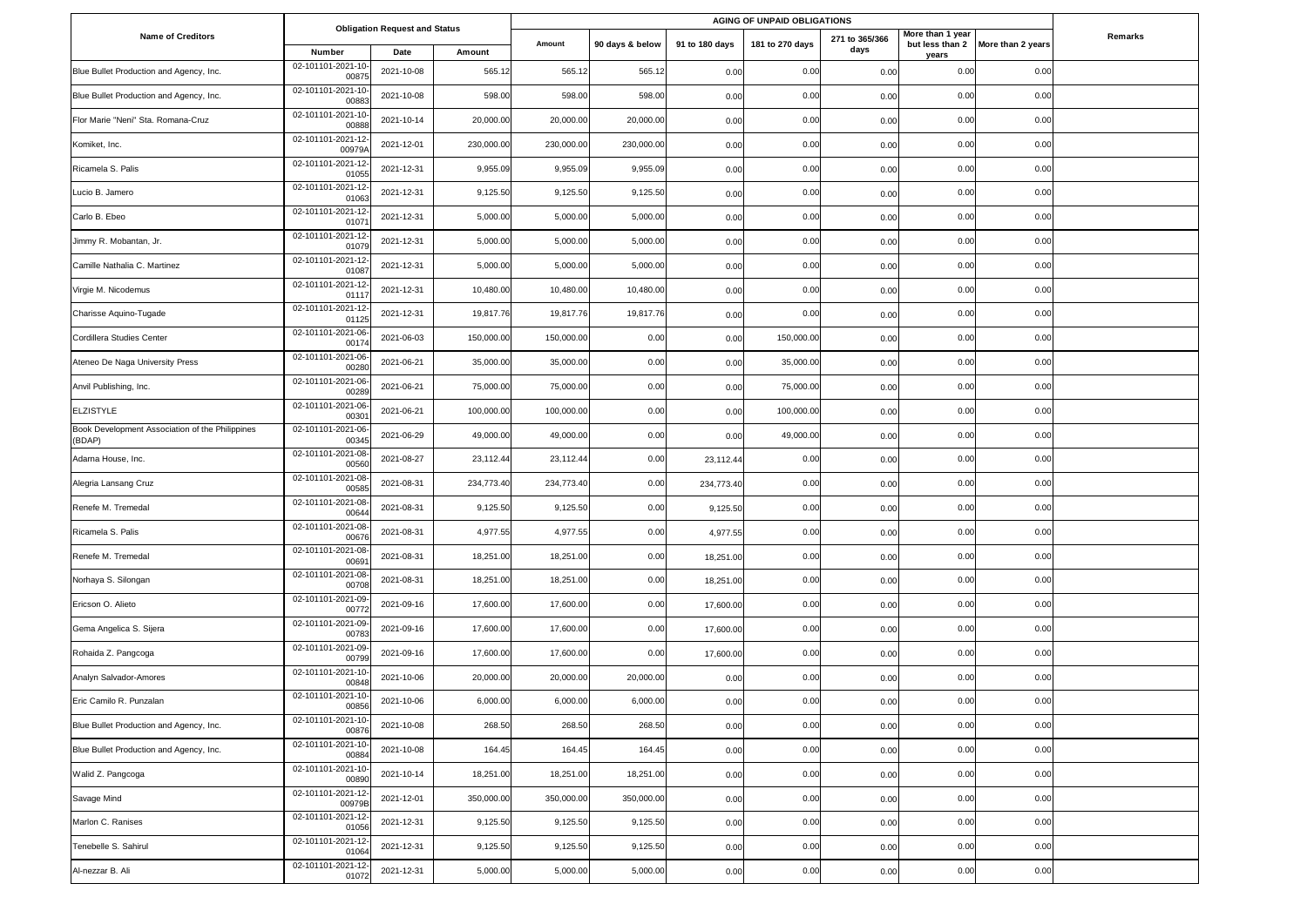|                                                                     | <b>Obligation Request and Status</b> |            |           | AGING OF UNPAID OBLIGATIONS |                 |                |                 |                        |                           |                                   |         |
|---------------------------------------------------------------------|--------------------------------------|------------|-----------|-----------------------------|-----------------|----------------|-----------------|------------------------|---------------------------|-----------------------------------|---------|
| <b>Name of Creditors</b>                                            | Number                               | Date       | Amount    | Amount                      | 90 days & below | 91 to 180 days | 181 to 270 days | 271 to 365/366<br>days | More than 1 year<br>years | but less than 2 More than 2 years | Remarks |
| Sherie-Dana T. Abduraup                                             | 02-101101-2021-12<br>0108            | 2021-12-31 | 5,000.00  | 5,000.00                    | 5,000.00        | 0.00           | 0.00            | 0.00                   | 0.00                      | 0.00                              |         |
| Kevin Ansel S. Dy                                                   | 02-101101-2021-12<br>01088           | 2021-12-31 | 5,000.00  | 5,000.00                    | 5,000.00        | 0.00           | 0.00            | 0.00                   | 0.00                      | 0.00                              |         |
| Reynaldo S. Flores, Jr.                                             | 02-101101-2021-12<br>0111            | 2021-12-31 | 18,200.00 | 18,200.00                   | 18,200.00       | 0.00           | 0.00            | 0.00                   | 0.00                      | 0.00                              |         |
| Ansherina T. Torres                                                 | 02-101101-2021-12<br>01126           | 2021-12-31 | 880.00    | 880.00                      | 880.00          | 0.00           | 0.00            | 0.00                   | 0.00                      | 0.00                              |         |
| ABC Educational Development Center, Inc. Children's<br>Books        | 02-101101-2021-06<br>00268           | 2021-06-21 | 35,000.00 | 35,000.00                   | 0.00            | 0.00           | 35,000.00       | 0.00                   | 0.00                      | 0.00                              |         |
| Ateneo De Naga University Press                                     | 02-101101-2021-06<br>0028            | 2021-06-21 | 75,000.00 | 75,000.00                   | 0.00            | 0.00           | 75,000.00       | 0.00                   | 0.00                      | 0.00                              |         |
| Anvil Publishing, Inc.                                              | 02-101101-2021-06<br>00290           | 2021-06-21 | 75,000.00 | 75,000.00                   | 0.00            | 0.00           | 75,000.00       | 0.00                   | 0.00                      | 0.00                              |         |
| Lampara Publishing House, Inc.                                      | 02-101101-2021-06<br>00306           | 2021-06-21 | 25,000.00 | 25,000.00                   | 0.00            | 0.00           | 25,000.00       | 0.00                   | 0.00                      | 0.00                              |         |
| Philippine Board on Books for Young People (PBBY)                   | 02-101101-2021-06<br>00346           | 2021-06-29 | 60,000.00 | 60,000.00                   | 0.00            | 0.00           | 60,000.00       | 0.00                   | 0.00                      | 0.00                              |         |
| Ilaw ng Tahanan Publishing Inc.                                     | 02-101101-2021-08<br>00566           | 2021-08-27 | 8,234.20  | 8,234.20                    | 0.00            | 8,234.20       | 0.00            | 0.00                   | 0.00                      | 0.00                              |         |
| Anvil Publishing, Inc.                                              | 02-101101-2021-08<br>00586           | 2021-08-31 | 11,909.36 | 11,909.36                   | 0.00            | 11,909.36      | 0.00            | 0.00                   | 0.00                      | 0.00                              |         |
| Benito D. Digit Jr.                                                 | 02-101101-2021-08<br>00658           | 2021-08-31 | 54,753.00 | 54,753.00                   | 0.00            | 54,753.00      | 0.00            | 0.00                   | 0.00                      | 0.00                              |         |
| Marlon C. Ranises                                                   | 02-101101-2021-08<br>0067            | 2021-08-31 | 4,977.55  | 4,977.55                    | 0.00            | 4,977.55       | 0.00            | 0.00                   | 0.00                      | 0.00                              |         |
| Rowena N. Toriales                                                  | 02-101101-2021-08<br>00693           | 2021-08-31 | 9,125.50  | 9,125.50                    | 0.00            | 9,125.50       | 0.00            | 0.00                   | 0.00                      | 0.00                              |         |
| Almunshar A. Astarani                                               | 02-101101-2021-09<br>0076            | 2021-09-16 | 17,600.00 | 17,600.00                   | 0.00            | 17,600.00      | 0.00            | 0.00                   | 0.00                      | 0.00                              |         |
| Aldrin S. Calim                                                     | 02-101101-2021-09<br>0077            | 2021-09-16 | 17,600.00 | 17,600.00                   | 0.00            | 17,600.00      | 0.00            | 0.00                   | 0.00                      | 0.00                              |         |
| Florida D. Sajor                                                    | 02-101101-2021-09<br>00786           | 2021-09-16 | 17,600.00 | 17,600.00                   | 0.00            | 17,600.00      | 0.00            | 0.00                   | 0.00                      | 0.00                              |         |
| Daisy Jane S. Jose                                                  | 02-101101-2021-09<br>00800           | 2021-09-16 | 17,600.00 | 17,600.00                   | 0.00            | 17,600.00      | 0.00            | 0.00                   | 0.00                      | 0.00                              |         |
| Jose Wendell P. Capili                                              | 02-101101-2021-10<br>00849           | 2021-10-06 | 8,000.00  | 8,000.00                    | 8,000.00        | 0.00           | 0.00            | 0.00                   | 0.00                      | 0.00                              |         |
| Pedro Jun Cruz Reyes                                                | 02-101101-2021-10<br>00857           | 2021-10-06 | 20,000.00 | 20,000.00                   | 20,000.00       | 0.00           | 0.00            | 0.00                   | 0.00                      | 0.00                              |         |
| Blue Bullet Production and Agency, Inc.                             | 02-101101-2021-10<br>0087            | 2021-10-08 | 1,515.93  | 1,515.93                    | 1,515.93        | 0.00           | 0.00            | 0.00                   | 0.00                      | 0.00                              |         |
| Merlie M. Alunan                                                    | 02-101101-2021-10<br>0088            | 2021-10-14 | 15,000.00 | 15,000.00                   | 15,000.00       | 0.00           | 0.00            | 0.00                   | 0.00                      | 0.00                              |         |
| Mariles Gustilo                                                     | 02-101101-2021-10<br>00893           | 2021-10-14 | 10,000.00 | 10,000.00                   | 10,000.00       | 0.00           | 0.00            | 0.00                   | 0.00                      | 0.00                              |         |
| Al-Nezzar B. Ali                                                    | 02-101101-2021-12<br>01049           | 2021-12-31 | 21,840.50 | 21,840.50                   | 21,840.50       | 0.00           | 0.00            | 0.00                   | 0.00                      | 0.00                              |         |
| Luzviminda M. Crisostomo                                            | 02-101101-2021-12<br>01057           | 2021-12-31 | 14,932.64 | 14,932.64                   | 14,932.64       | 0.00           | 0.00            | 0.00                   | 0.00                      | 0.00                              |         |
| Catherine S. Sulanting                                              | 02-101101-2021-12<br>0106            | 2021-12-31 | 9,125.50  | 9,125.50                    | 9,125.50        | 0.00           | 0.00            | 0.00                   | 0.00                      | 0.00                              |         |
| Virgie M. Nicodemus                                                 | 02-101101-2021-12<br>01073           | 2021-12-31 | 5,000.00  | 5,000.00                    | 5,000.00        | 0.00           | 0.00            | 0.00                   | 0.00                      | 0.00                              |         |
| Ruth T. Dimas                                                       | 02-101101-2021-12-<br>01081          | 2021-12-31 | 5,000.00  | 5,000.00                    | 5,000.00        | 0.00           | 0.00            | 0.00                   | 0.00                      | 0.00                              |         |
| Marc Vincent M. Soriano                                             | 02-101101-2021-12<br>01089           | 2021-12-31 | 5,000.00  | 5,000.00                    | 5,000.00        | 0.00           | 0.00            | 0.00                   | 0.00                      | 0.00                              |         |
| Reynaldo S. Flores, Jr.                                             | 02-101101-2021-12<br>01119           | 2021-12-31 | 16,324.55 | 16,324.55                   | 16,324.55       | 0.00           | 0.00            | 0.00                   | 0.00                      | 0.00                              |         |
| Edcel Bober                                                         | 02-101101-2021-12<br>01127           | 2021-12-31 | 1,000.00  | 1,000.00                    | 1,000.00        | 0.00           | 0.00            | 0.00                   | 0.00                      | 0.00                              |         |
| ABC Educational Development Center, Inc. Children's<br><b>Books</b> | 02-101101-2021-06<br>00269           | 2021-06-21 | 35,000.00 | 35,000.00                   | 0.00            | 0.00           | 35,000.00       | 0.00                   | 0.00                      | 0.00                              |         |
| Ateneo De Naga University Press                                     | 02-101101-2021-06<br>00283           | 2021-06-21 | 75,000.00 | 75,000.00                   | 0.00            | 0.00           | 75,000.00       | 0.00                   | 0.00                      | 0.00                              |         |
| Anvil Publishing, Inc.                                              | 02-101101-2021-06<br>00291           | 2021-06-21 | 75,000.00 | 75,000.00                   | 0.00            | 0.00           | 75,000.00       | 0.00                   | 0.00                      | 0.00                              |         |
| Lampara Publishing House, Inc.                                      | 02-101101-2021-06-<br>00307          | 2021-06-21 | 25,000.00 | 25,000.00                   | 0.00            | 0.00           | 25,000.00       | 0.00                   | 0.00                      | 0.00                              |         |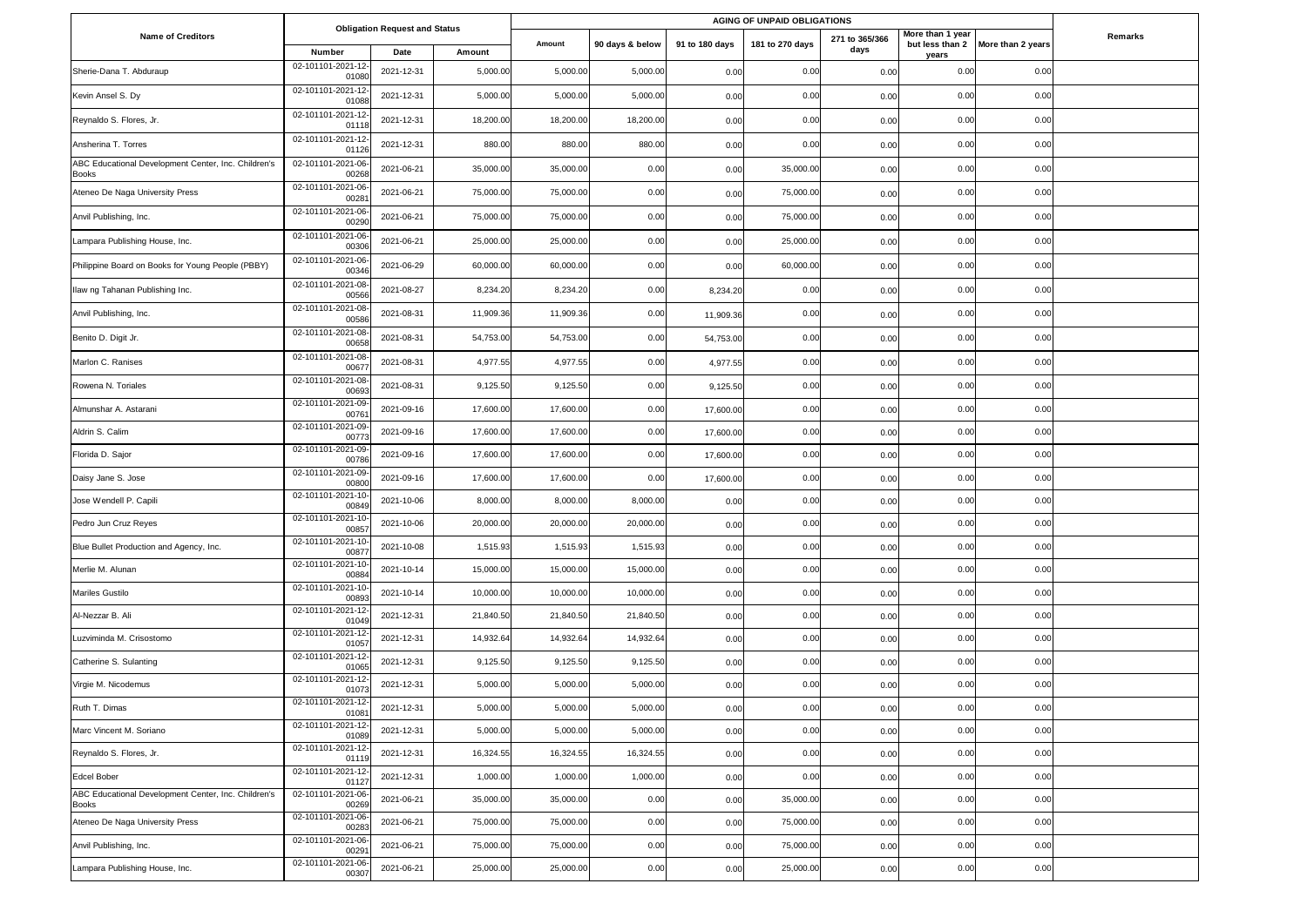|                                         | <b>Obligation Request and Status</b> |            |            | AGING OF UNPAID OBLIGATIONS |                 |                |                 |                        |                           |                                   |         |
|-----------------------------------------|--------------------------------------|------------|------------|-----------------------------|-----------------|----------------|-----------------|------------------------|---------------------------|-----------------------------------|---------|
| <b>Name of Creditors</b>                | Number                               | Date       | Amount     | Amount                      | 90 days & below | 91 to 180 days | 181 to 270 days | 271 to 365/366<br>days | More than 1 year<br>years | but less than 2 More than 2 years | Remarks |
| Merla M. Rahman                         | 02-101101-2021-07<br>0043            | 2021-07-22 | 82,000.00  | 82,000.00                   | 0.00            | 82,000.00      | 0.00            | 0.00                   | 0.00                      | 0.00                              |         |
| St. Matthew's Publishing Corporation    | 02-101101-2021-08<br>0056            | 2021-08-27 | 1,782.04   | 1,782.04                    | 0.00            | 1,782.04       | 0.00            | 0.00                   | 0.00                      | 0.00                              |         |
| Sherie-Dana T. Abduraup                 | 02-101101-2021-08<br>0058            | 2021-08-31 | 18,251.00  | 18,251.00                   | 0.00            | 18,251.00      | 0.00            | 0.00                   | 0.00                      | 0.00                              |         |
| Noneve A. Torculas                      | 02-101101-2021-08<br>00659           | 2021-08-31 | 36,502.00  | 36,502.00                   | 0.00            | 36,502.00      | 0.00            | 0.00                   | 0.00                      | 0.00                              |         |
| Jamaica L. Pulong                       | 02-101101-2021-08<br>0068            | 2021-08-31 | 9,125.50   | 9,125.50                    | 0.00            | 9,125.50       | 0.00            | 0.00                   | 0.00                      | 0.00                              |         |
| Myrna B. Pula                           | 02-101101-2021-08<br>00694           | 2021-08-31 | 18,251.00  | 18,251.00                   | 0.00            | 18,251.00      | 0.00            | 0.00                   | 0.00                      | 0.00                              |         |
| Chester Lee T. Andres                   | 02-101101-2021-09<br>0076            | 2021-09-16 | 17,600.00  | 17,600.00                   | 0.00            | 17,600.00      | 0.00            | 0.00                   | 0.00                      | 0.00                              |         |
| Genevieve T. Basilio                    | 02-101101-2021-09<br>00775           | 2021-09-16 | 17,600.00  | 17,600.00                   | 0.00            | 17,600.00      | 0.00            | 0.00                   | 0.00                      | 0.00                              |         |
| Farhaina Mae D. Dilangalen              | 02-101101-2021-09<br>0078            | 2021-09-16 | 17,600.00  | 17,600.00                   | 0.00            | 17,600.00      | 0.00            | 0.00                   | 0.00                      | 0.00                              |         |
| Komiket, Inc.                           | 02-101101-2021-09<br>0083            | 2021-09-29 | 35,000.00  | 35,000.00                   | 0.00            | 35,000.00      | 0.00            | 0.00                   | 0.00                      | 0.00                              |         |
| Dean Antonio G.M. La Viña               | 02-101101-2021-10<br>0085            | 2021-10-06 | 10,000.00  | 10,000.00                   | 10,000.00       | 0.00           | 0.00            | 0.00                   | 0.00                      | 0.00                              |         |
| Maria Teresa D. Vitug                   | 02-101101-2021-10<br>0085            | 2021-10-06 | 8,000.00   | 8,000.00                    | 8,000.00        | 0.00           | 0.00            | 0.00                   | 0.00                      | 0.00                              |         |
| Blue Bullet Production and Agency, Inc. | 02-101101-2021-10<br>0087            | 2021-10-08 | 508.30     | 508.30                      | 508.30          | 0.00           | 0.00            | 0.00                   | 0.00                      | 0.00                              |         |
| Blue Bullet Production and Agency, Inc. | 02-101101-2021-10<br>0088            | 2021-10-08 | 1,393.34   | 1,393.34                    | 1,393.34        | 0.00           | 0.00            | 0.00                   | 0.00                      | 0.00                              |         |
| Marne Kilates                           | 02-101101-2021-10<br>0089            | 2021-10-14 | 8,000.00   | 8,000.00                    | 8,000.00        | 0.00           | 0.00            | 0.00                   | 0.00                      | 0.00                              |         |
| Janine Francesca C. Pring               | 02-101101-2021-12<br>0105            | 2021-12-31 | 21,840.50  | 21,840.50                   | 21,840.50       | 0.00           | 0.00            | 0.00                   | 0.00                      | 0.00                              |         |
| Jamaica L. Pulong                       | 02-101101-2021-12<br>0105            | 2021-12-31 | 9,125.50   | 9,125.50                    | 9,125.50        | 0.00           | 0.00            | 0.00                   | 0.00                      | 0.00                              |         |
| Samantha Claire D. Turtur               | 02-101101-2021-12<br>0106            | 2021-12-31 | 9,125.50   | 9,125.50                    | 9,125.50        | 0.00           | 0.00            | 0.00                   | 0.00                      | 0.00                              |         |
| Janine Francesca C. Pring               | 02-101101-2021-12<br>0107            | 2021-12-31 | 5,000.00   | 5,000.00                    | 5,000.00        | 0.00           | 0.00            | 0.00                   | 0.00                      | 0.00                              |         |
| Benito D. Digit Jr.                     | 02-101101-2021-12<br>01082           | 2021-12-31 | 5,000.00   | 5,000.00                    | 5,000.00        | 0.00           | 0.00            | 0.00                   | 0.00                      | 0.00                              |         |
| Annabelle B. Bonje                      | 02-101101-2021-12<br>0109            | 2021-12-31 | 5,000.00   | 5,000.00                    | 5,000.00        | 0.00           | 0.00            | 0.00                   | 0.00                      | 0.00                              |         |
| PLDT, Inc.                              | 02-101101-2021-12<br>0112            | 2021-12-31 | 4,530.17   | 4,530.17                    | 4,530.17        | 0.00           | 0.00            | 0.00                   | 0.00                      | 0.00                              |         |
| Saniata Publishing                      | 02-101101-2021-12<br>009790          | 2021-12-01 | 250,000.00 | 250,000.00                  | 250,000.00      | 0.00           | 0.00            | 0.00                   | 0.00                      | 0.00                              |         |
| Ateneo De Naga University Press         | 02-101101-2021-06<br>00275           | 2021-06-21 | 25,000.00  | 25,000.00                   | 0.00            | 0.00           | 25,000.00       | 0.00                   | 0.00                      | 0.00                              |         |
| Ateneo De Naga University Press         | 02-101101-2021-06<br>0028            | 2021-06-21 | 100,000.00 | 100,000.00                  | 0.00            | 0.00           | 100,000.00      | 0.00                   | 0.00                      | 0.00                              |         |
| Anvil Publishing, Inc.                  | 02-101101-2021-06<br>0029            | 2021-06-21 | 25,000.00  | 25,000.00                   | 0.00            | 0.00           | 25,000.00       | 0.00                   | 0.00                      | 0.00                              |         |
| <b>Tawid Publications</b>               | 02-101101-2021-06<br>0031            | 2021-06-21 | 35,000.00  | 35,000.00                   | 0.00            | 0.00           | 35,000.00       | 0.00                   | 0.00                      | 0.00                              |         |
| Brilliant Creations Publishing, Inc.    | 02-101101-2021-08<br>00562           | 2021-08-27 | 633.36     | 633.36                      | 0.00            | 633.36         | 0.00            | 0.00                   | 0.00                      | 0.00                              |         |
| Lampara Publishing House, Inc.          | 02-101101-2021-08<br>00557           | 2021-08-27 | 403.78     | 403.78                      | 0.00            | 403.78         | 0.00            | 0.00                   | 0.00                      | 0.00                              |         |
| John Michael L. Lauron                  | 02-101101-2021-08<br>00618           | 2021-08-31 | 9,125.50   | 9,125.50                    | 0.00            | 9,125.50       | 0.00            | 0.00                   | 0.00                      | 0.00                              |         |
| Rena Pajo Davis                         | 02-101101-2021-08<br>00660           | 2021-08-31 | 9,125.50   | 9,125.50                    | 0.00            | 9,125.50       | 0.00            | 0.00                   | 0.00                      | 0.00                              |         |
| Mark Genesis C. Reyes                   | 02-101101-2021-08-<br>00683          | 2021-08-31 | 18,251.00  | 18,251.00                   | 0.00            | 18,251.00      | 0.00            | 0.00                   | 0.00                      | 0.00                              |         |
| Lucio B. Jamero                         | 02-101101-2021-08-<br>00695          | 2021-08-31 | 9,125.50   | 9,125.50                    | 0.00            | 9,125.50       | 0.00            | 0.00                   | 0.00                      | 0.00                              |         |
| Jay-R C. Reyes                          | 02-101101-2021-09<br>00765           | 2021-09-16 | 17,600.00  | 17,600.00                   | 0.00            | 17,600.00      | 0.00            | 0.00                   | 0.00                      | 0.00                              |         |
| Jennifer H. Dulnuan                     | 02-101101-2021-09<br>00776           | 2021-09-16 | 17,600.00  | 17,600.00                   | 0.00            | 17,600.00      | 0.00            | 0.00                   | 0.00                      | 0.00                              |         |
| Maricel S. Kasaligan                    | 02-101101-2021-09<br>0079            | 2021-09-16 | 17,600.00  | 17,600.00                   | 0.00            | 17,600.00      | 0.00            | 0.00                   | 0.00                      | 0.00                              |         |
| 8Letters Bookstore and Publishing       | 02-101101-2021-08<br>0071            | 2021-08-31 | 50,000.00  | 50,000.00                   | 0.00            | 50,000.00      | 0.00            | 0.00                   | 0.00                      | 0.00                              |         |
| Marra PL. Lanot                         | 02-101101-2021-10-<br>00851          | 2021-10-06 | 20,000.00  | 20,000.00                   | 20,000.00       | 0.00           | 0.00            | 0.00                   | 0.00                      | 0.00                              |         |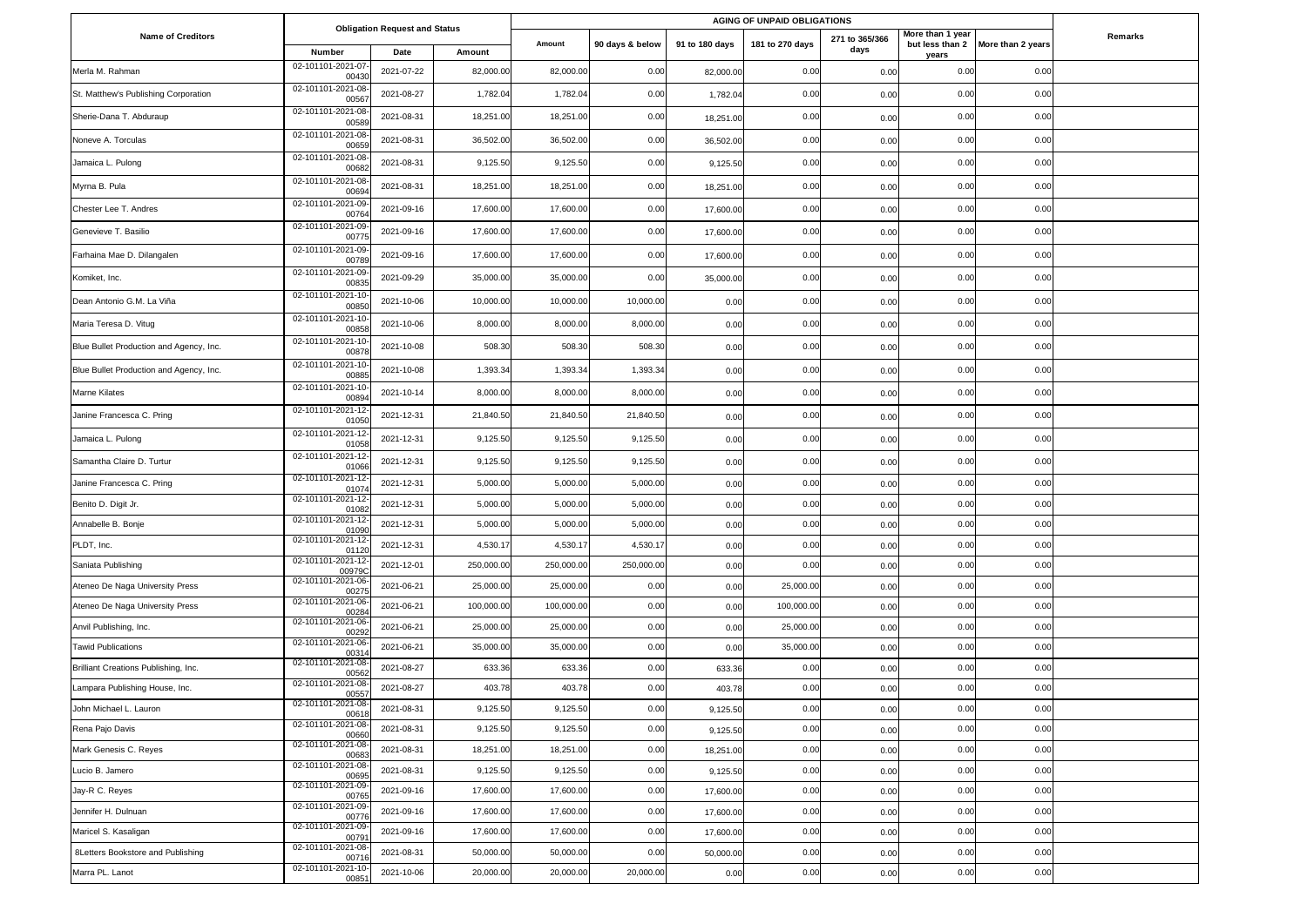|                                                       |                             |                                              | AGING OF UNPAID OBLIGATIONS |              |                 |                |                 |                        |                           |                                   |         |
|-------------------------------------------------------|-----------------------------|----------------------------------------------|-----------------------------|--------------|-----------------|----------------|-----------------|------------------------|---------------------------|-----------------------------------|---------|
| <b>Name of Creditors</b>                              | Number                      | <b>Obligation Request and Status</b><br>Date | Amount                      | Amount       | 90 days & below | 91 to 180 days | 181 to 270 days | 271 to 365/366<br>days | More than 1 year<br>years | but less than 2 More than 2 years | Remarks |
| OMF Literature, Inc.                                  | 02-101101-2021-10<br>0087   | 2021-10-08                                   | 4,015.57                    | 4,015.57     | 4,015.57        | 0.00           | 0.00            | 0.00                   | 0.00                      | 0.00                              |         |
| Blue Bullet Production and Agency, Inc.               | 02-101101-2021-10<br>00879  | 2021-10-08                                   | 1,239.36                    | 1,239.36     | 1,239.36        | 0.00           | 0.00            | 0.00                   | 0.00                      | 0.00                              |         |
| Romulo P. Baquiran, Jr.                               | 02-101101-2021-10<br>0088   | 2021-10-14                                   | 15,000.00                   | 15,000.00    | 15,000.00       | 0.00           | 0.00            | 0.00                   | 0.00                      | 0.00                              |         |
| Michael Jude C. Tumamac                               | 02-101101-2021-11<br>0092   | 2021-11-09                                   | 30,000.00                   | 30,000.00    | 30,000.00       | 0.00           | 0.00            | 0.00                   | 0.00                      | 0.00                              |         |
| Carlo B. Ebeo                                         | 02-101101-2021-12<br>0105   | 2021-12-31                                   | 68,415.00                   | 68,415.00    | 68,415.00       | 0.00           | 0.00            | 0.00                   | 0.00                      | 0.00                              |         |
| Elbia Mae P. Sibulan                                  | 02-101101-2021-12<br>0105   | 2021-12-31                                   | 9,125.50                    | 9,125.50     | 9,125.50        | 0.00           | 0.00            | 0.00                   | 0.00                      | 0.00                              |         |
| Norhaya S. Silongan                                   | 02-101101-2021-12<br>01067  | 2021-12-31                                   | 9,125.50                    | 9,125.50     | 9,125.50        | 0.00           | 0.00            | 0.00                   | 0.00                      | 0.00                              |         |
| Samantha Claire D. Turtur                             | 02-101101-2021-12<br>0107   | 2021-12-31                                   | 5,000.00                    | 5,000.00     | 5,000.00        | 0.00           | 0.00            | 0.00                   | 0.00                      | 0.00                              |         |
| Noneve A. Torculas                                    | 02-101101-2021-12<br>0108   | 2021-12-31                                   | 5,000.00                    | 5,000.00     | 5,000.00        | 0.00           | 0.00            | 0.00                   | 0.00                      | 0.00                              |         |
| Kyra C. Ballesteros                                   | 02-101101-2021-12<br>0109   | 2021-12-31                                   | 5,000.00                    | 5,000.00     | 5,000.00        | 0.00           | 0.00            | 0.00                   | 0.00                      | 0.00                              |         |
| Noveltown Ventures, Inc.                              | 02-101101-2021-12<br>0112   | 2021-12-31                                   | 59,215.75                   | 59,215.75    | 59,215.75       | 0.00           | 0.00            | 0.00                   | 0.00                      | 0.00                              |         |
| Ricky E. Medija                                       | 02-101101-2021-12<br>01128  | 2021-12-31                                   | 440.00                      | 440.00       | 440.00          | 0.00           | 0.00            | 0.00                   | 0.00                      | 0.00                              |         |
| Charmaine Concepcion G. Capuchino                     | 02-101101-2021-12<br>01129  | 2021-12-31                                   | 17,926.45                   | 17,926.45    | 17,926.45       | 0.00           | 0.00            | 0.00                   | 0.00                      | 0.00                              |         |
| Ateneo De Naga University Press                       | 02-101101-2021-06<br>0027   | 2021-06-21                                   | 25,000.00                   | 25,000.00    | 0.00            | 0.00           | 25,000.00       | 0.00                   | 0.00                      | 0.00                              |         |
| Ateneo De Naga University Press                       | 02-101101-2021-06<br>0028   | 2021-06-21                                   | 25,000.00                   | 25,000.00    | 0.00            | 0.00           | 25,000.00       | 0.00                   | 0.00                      | 0.00                              |         |
| Anvil Publishing, Inc.                                | 02-101101-2021-06<br>0029   | 2021-06-21                                   | 50,000.00                   | 50,000.00    | 0.00            | 0.00           | 50,000.00       | 0.00                   | 0.00                      | 0.00                              |         |
| <b>Tawid Publications</b>                             | 02-101101-2021-06<br>0031   | 2021-06-21                                   | 35,000.00                   | 35,000.00    | 0.00            | 0.00           | 35,000.00       | 0.00                   | 0.00                      | 0.00                              |         |
| The Bookmark, Inc.                                    | 02-101101-2021-08<br>0058   | 2021-08-31                                   | 8,678.28                    | 8,678.28     | 0.00            | 8,678.28       | 0.00            | 0.00                   | 0.00                      | 0.00                              |         |
| Lampara Publishing House, Inc.                        | 02-101101-2021-08<br>0055   | 2021-08-27                                   | 2,716.74                    | 2,716.74     | 0.00            | 2,716.74       | 0.00            | 0.00                   | 0.00                      | 0.00                              |         |
| Geofrey G. Nawe                                       | 02-101101-2021-08<br>0062   | 2021-08-31                                   | 45,627.50                   | 45,627.50    | 0.00            | 45,627.50      | 0.00            | 0.00                   | 0.00                      | 0.00                              |         |
| Abigail S. Astillero                                  | 02-101101-2021-08<br>0066   | 2021-08-31                                   | 9,125.50                    | 9,125.50     | 0.00            | 9,125.50       | 0.00            | 0.00                   | 0.00                      | 0.00                              |         |
| John Michael L. Lauron                                | 02-101101-2021-08<br>00687  | 2021-08-31                                   | 18,251.00                   | 18,251.00    | 0.00            | 18,251.00      | 0.00            | 0.00                   | 0.00                      | 0.00                              |         |
| Tenebelle S. Sahirul                                  | 02-101101-2021-08<br>00697  | 2021-08-31                                   | 9,125.50                    | 9,125.50     | 0.00            | 9,125.50       | 0.00            | 0.00                   | 0.00                      | 0.00                              |         |
| Josue D. Aliona                                       | 02-101101-2021-09<br>0076   | 2021-09-16                                   | 17,600.00                   | 17,600.00    | 0.00            | 17,600.00      | 0.00            | 0.00                   | 0.00                      | 0.00                              |         |
| Crystal Jane F. Diaz                                  | 02-101101-2021-09<br>0077   | 2021-09-16                                   | 17,600.00                   | 17,600.00    | 0.00            | 17,600.00      | 0.00            | 0.00                   | 0.00                      | 0.00                              |         |
| Diana Ross B. Bolingas                                | 02-101101-2021-09<br>00792  | 2021-09-16                                   | 17,600.00                   | 17,600.00    | 0.00            | 17,600.00      | 0.00            | 0.00                   | 0.00                      | 0.00                              |         |
| Forefront Book Co.                                    | 02-101101-2021-08<br>00725  | 2021-08-31                                   | 100,000.00                  | 100,000.00   | 0.00            | 100,000.00     | 0.00            | 0.00                   | 0.00                      | 0.00                              |         |
| Ferdinand M. Lopez                                    | 02-101101-2021-10<br>00852  | 2021-10-06                                   | 8,000.00                    | 8,000.00     | 8,000.00        | 0.00           | 0.00            | 0.00                   | 0.00                      | 0.00                              |         |
| Rex Bookstore, Inc.                                   | 02-101101-2021-10<br>0087   | 2021-10-08                                   | 1,345.50                    | 1,345.50     | 1,345.50        | 0.00           | 0.00            | 0.00                   | 0.00                      | 0.00                              |         |
| Blue Bullet Production and Agency, Inc.               | 02-101101-2021-10<br>0088   | 2021-10-08                                   | 299.00                      | 299.00       | 299.00          | 0.00           | 0.00            | 0.00                   | 0.00                      | 0.00                              |         |
| Blue Bullet Production and Agency, Inc.               | 02-101101-2021-10<br>0088   | 2021-10-08                                   | 209.30                      | 209.30       | 209.30          | 0.00           | 0.00            | 0.00                   | 0.00                      | 0.00                              |         |
| JM Travel & Tours Ticketing Office & Rent-A-Van Corp. | 02-101101-2021-11<br>00967  | 2021-11-23                                   | 13,000.00                   | 13,000.00    | 13,000.00       | 0.00           | 0.00            | 0.00                   | 0.00                      | 0.00                              |         |
| Virgie M. Nicodemus                                   | 02-101101-2021-12<br>01052  | 2021-12-31                                   | 21,840.50                   | 21,840.50    | 21,840.50       | 0.00           | 0.00            | 0.00                   | 0.00                      | 0.00                              |         |
| Rodolfo M. Reveche                                    | 02-101101-2021-12<br>0106   | 2021-12-31                                   | 9,125.50                    | 9,125.50     | 9,125.50        | 0.00           | 0.00            | 0.00                   | 0.00                      | 0.00                              |         |
| Sherie-Dana T. Abduraup                               | 02-101101-2021-12<br>0106   | 2021-12-31                                   | 9,125.50                    | 9,125.50     | 9,125.50        | 0.00           | 0.00            | 0.00                   | 0.00                      | 0.00                              |         |
| Joshua Alexandre A. Logmao                            | 02-101101-2021-12<br>01076  | 2021-12-31                                   | 5,000.00                    | 5,000.00     | 5,000.00        | 0.00           | 0.00            | 0.00                   | 0.00                      | 0.00                              |         |
| Rena Pajo Davis                                       | 02-101101-2021-12<br>01084  | 2021-12-31                                   | 5,000.00                    | 5,000.00     | 5,000.00        | 0.00           | 0.00            | 0.00                   | 0.00                      | 0.00                              |         |
| Charisse Aquino-Tugade                                | 02-101101-2021-12-<br>01092 | 2021-12-31                                   | 4,250.00                    | 4,250.00     | 4,250.00        | 0.00           | 0.00            | 0.00                   | 0.00                      | 0.00                              |         |
| Cancu Enterprises and General Services, Inc.          | 02-101101-2021-12<br>01122  | 2021-12-31                                   | 1,272.42                    | 1,272.42     | 1,272.42        | 0.00           | 0.00            | 0.00                   | 0.00                      | 0.00                              |         |
| Autospeedygo Corporation                              | 06-101101-2021-12<br>01048  | 2021-12-31                                   | 1,499,700.00                | 1,499,700.00 | 1,499,700.00    | 0.00           | 0.00            | 0.00                   | 0.00                      | 0.00                              |         |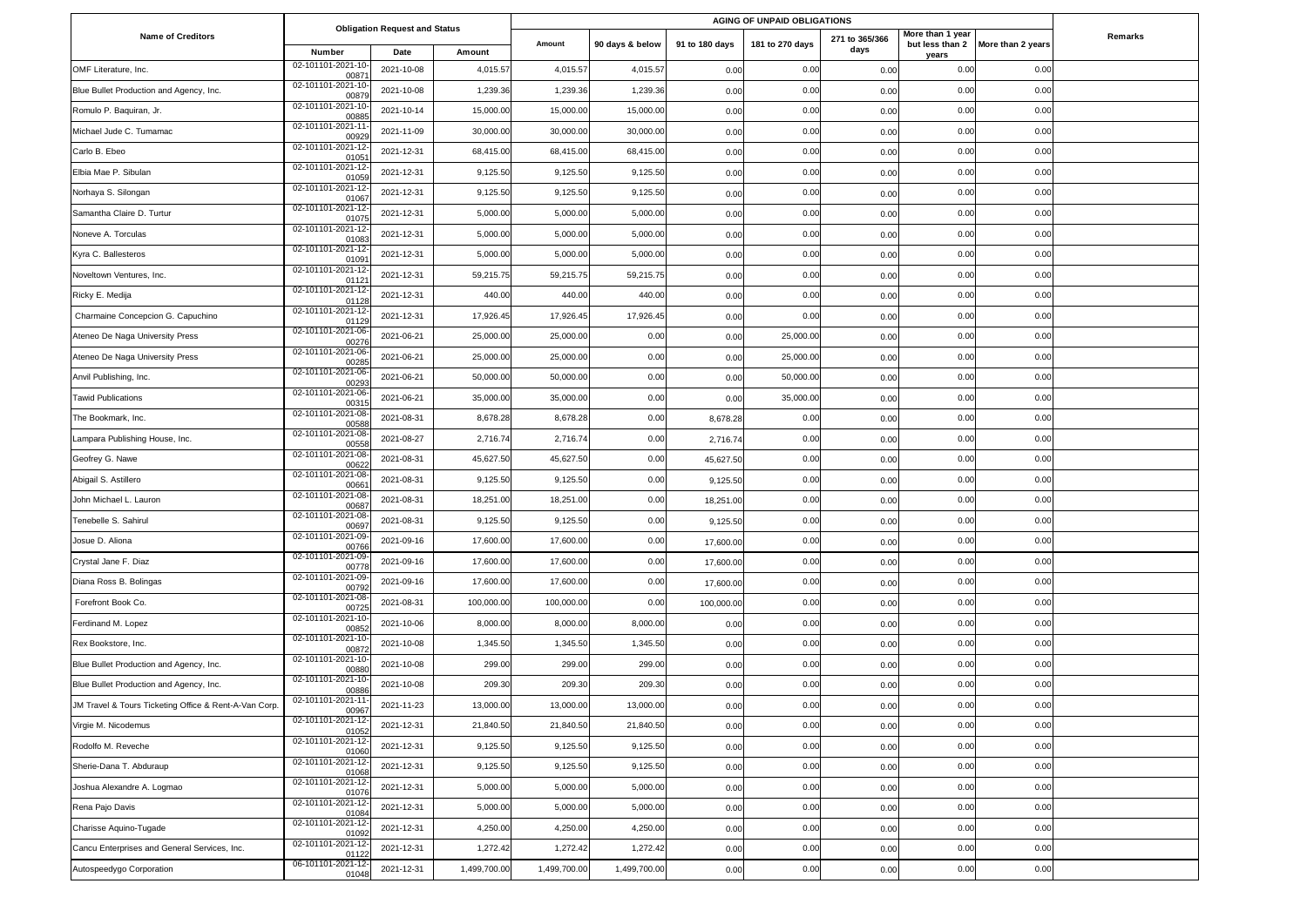|                                                       |                             |                                              |            |            |                 |                | AGING OF UNPAID OBLIGATIONS |                        |                           |                                   |         |  |
|-------------------------------------------------------|-----------------------------|----------------------------------------------|------------|------------|-----------------|----------------|-----------------------------|------------------------|---------------------------|-----------------------------------|---------|--|
| <b>Name of Creditors</b>                              | Number                      | <b>Obligation Request and Status</b><br>Date | Amount     | Amount     | 90 days & below | 91 to 180 days | 181 to 270 days             | 271 to 365/366<br>days | More than 1 year<br>years | but less than 2 More than 2 years | Remarks |  |
| Reynaldo S. Flores, Jr.                               | 02-101101-2021-12<br>01130  | 2021-12-31                                   | 14,205.1   | 14,205.12  | 14,205.1        | 0.00           | 0.00                        | 0.00                   | 0.00                      | 0.00                              |         |  |
| Data Image Plus Automation Phil., Inc.                | 02-101101-2021-01<br>00015  | 2021-01-25                                   | 4,500.00   | 4,500.00   | 0.00            | 0.00           | 0.00                        | 4,500.00               | 0.00                      | 0.00                              |         |  |
| Ateneo De Naga University Press                       | 02-101101-2021-06<br>00277  | 2021-06-21                                   | 100,000.00 | 100,000.00 | 0.00            | 0.00           | 100,000.00                  | 0.00                   | 0.00                      | 0.00                              |         |  |
| Ateneo De Naga University Press                       | 02-101101-2021-06<br>00286  | 2021-06-21                                   | 100,000.00 | 100,000.00 | 0.00            | 0.00           | 100,000.00                  | 0.00                   | 0.00                      | 0.00                              |         |  |
| Anvil Publishing, Inc.                                | 02-101101-2021-06<br>00294  | 2021-06-21                                   | 35,000.00  | 35,000.00  | 0.00            | 0.00           | 35,000.00                   | 0.00                   | 0.00                      | 0.00                              |         |  |
| Team Manila Graphic Design Studio                     | 02-101101-2021-06<br>0031   | 2021-06-23                                   | 239,904.00 | 239,904.00 | 0.00            | 0.00           | 239,904.00                  | 0.00                   | 0.00                      | 0.00                              |         |  |
| Ateneo De Manila University                           | 02-101101-2021-08<br>0056   | 2021-08-27                                   | 24,853.40  | 24,853.40  | 0.00            | 24,853.40      | 0.00                        | 0.00                   | 0.00                      | 0.00                              |         |  |
| C & E Publishing, Inc.                                | 02-101101-2021-08<br>00563  | 2021-08-27                                   | 5,759.00   | 5,759.00   | 0.00            | 5,759.00       | 0.00                        | 0.00                   | 0.00                      | 0.00                              |         |  |
| Myrna B. Pula                                         | 02-101101-2021-08<br>0063   | 2021-08-31                                   | 9,125.50   | 9,125.50   | 0.00            | 9,125.50       | 0.00                        | 0.00                   | 0.00                      | 0.00                              |         |  |
| Carlo B. Ebeo                                         | 02-101101-2021-08<br>00668  | 2021-08-31                                   | 68,415.00  | 68,415.00  | 0.00            | 68,415.00      | 0.00                        | 0.00                   | 0.00                      | 0.00                              |         |  |
| Elbia Mae P. Sibulan                                  | 02-101101-2021-08<br>00688  | 2021-08-31                                   | 18,251.00  | 18,251.00  | 0.00            | 18,251.00      | 0.00                        | 0.00                   | 0.00                      | 0.00                              |         |  |
| Geofrey G. Nawe                                       | 02-101101-2021-08<br>00702  | 2021-08-31                                   | 18,251.00  | 18,251.00  | 0.00            | 18,251.00      | 0.00                        | 0.00                   | 0.00                      | 0.00                              |         |  |
| Herminigildo A. Sanchez                               | 02-101101-2021-09<br>00767  | 2021-09-16                                   | 17,600.00  | 17,600.00  | 0.00            | 17,600.00      | 0.00                        | 0.00                   | 0.00                      | 0.00                              |         |  |
| Diana F. Eneria                                       | 02-101101-2021-09<br>00780  | 2021-09-16                                   | 17,600.00  | 17,600.00  | 0.00            | 17,600.00      | 0.00                        | 0.00                   | 0.00                      | 0.00                              |         |  |
| Tata A. Brahim                                        | 02-101101-2021-09<br>00796  | 2021-09-16                                   | 17,600.00  | 17,600.00  | 0.00            | 17,600.00      | 0.00                        | 0.00                   | 0.00                      | 0.00                              |         |  |
| Silaw Publishing                                      | 02-101101-2021-08<br>0073   | 2021-08-31                                   | 49,826.00  | 49,826.00  | 0.00            | 49,826.00      | 0.00                        | 0.00                   | 0.00                      | 0.00                              |         |  |
| Michaela F. Makabenta                                 | 02-101101-2021-10<br>0085   | 2021-10-06                                   | 8,000.00   | 8,000.00   | 8,000.00        | 0.00           | 0.00                        | 0.00                   | 0.00                      | 0.00                              |         |  |
| WS Pacific Publications, Inc.                         | 02-101101-2021-10<br>00873  | 2021-10-08                                   | 328.45     | 328.45     | 328.45          | 0.00           | 0.00                        | 0.00                   | 0.00                      | 0.00                              |         |  |
| Blue Bullet Production and Agency, Inc.               | 02-101101-2021-10<br>0088   | 2021-10-08                                   | 3,115.58   | 3,115.58   | 3,115.58        | 0.00           | 0.00                        | 0.00                   | 0.00                      | 0.00                              |         |  |
| Carl Joe Javier                                       | 02-101101-2021-10<br>00886  | 2021-10-14                                   | 8,000.00   | 8,000.00   | 8,000.00        | 0.00           | 0.00                        | 0.00                   | 0.00                      | 0.00                              |         |  |
| Joanna Manalastas Calasanz                            | 02-101101-2021-11<br>0097'  | 2021-11-24                                   | 8,000.00   | 8,000.00   | 8,000.00        | 0.00           | 0.00                        | 0.00                   | 0.00                      | 0.00                              |         |  |
| Bethel S. Delatado                                    | 02-101101-2021-12<br>0105   | 2021-12-31                                   | 9,955.09   | 9,955.09   | 9,955.09        | 0.00           | 0.00                        | 0.00                   | 0.00                      | 0.00                              |         |  |
| Renefe M. Tremedal                                    | 02-101101-2021-12<br>0106'  | 2021-12-31                                   | 9,125.50   | 9,125.50   | 9,125.50        | 0.00           | 0.00                        | 0.00                   | 0.00                      | 0.00                              |         |  |
| Grace Z. Reytas                                       | 02-101101-2021-12<br>01069  | 2021-12-31                                   | 3,000.00   | 3,000.00   | 3,000.00        | 0.00           | 0.00                        | 0.00                   | 0.00                      | 0.00                              |         |  |
| Aimy Christine L. Langbisan                           | 02-101101-2021-12<br>01077  | 2021-12-31                                   | 5,000.00   | 5,000.00   | 5,000.00        | 0.00           | 0.00                        | 0.00                   | 0.00                      | 0.00                              |         |  |
| Abigail S. Astillero                                  | 02-101101-2021-12<br>01085  | 2021-12-31                                   | 5,000.00   | 5,000.00   | 5,000.00        | 0.00           | 0.00                        | 0.00                   | 0.00                      | 0.00                              |         |  |
| <b>Patrick Flores</b>                                 | 02-101101-2021-12<br>01115  | 2021-12-31                                   | 60,000.00  | 60,000.00  | 60,000.00       | 0.00           | 0.00                        | 0.00                   | 0.00                      | 0.00                              |         |  |
| Maximum Security and Services Corporation             | 02-101101-2021-12<br>01123  | 2021-12-31                                   | 7,064.1    | 7,064.16   | 7,064.16        | 0.00           | 0.00                        | 0.00                   | 0.00                      | 0.00                              |         |  |
| Cancu Enterprises and General Services, Inc.          | 02-101101-2021-01<br>0001   | 2021-01-25                                   | 21,882.46  | 21,882.46  | 0.00            | 0.00           | 0.00                        | 21,882.46              | 0.00                      | 0.00                              |         |  |
| Ateneo De Naga University Press                       | 02-101101-2021-06<br>0027   | 2021-06-21                                   | 35,000.00  | 35,000.00  | 0.00            | 0.00           | 35,000.00                   | 0.00                   | 0.00                      | 0.00                              |         |  |
| Ateneo De Naga University Press                       | 02-101101-2021-06<br>00287  | 2021-06-21                                   | 25,000.00  | 25,000.00  | 0.00            | 0.00           | 25,000.00                   | 0.00                   | 0.00                      | 0.00                              |         |  |
| Isang Balangay Media Productions                      | 02-101101-2021-06<br>00298  | 2021-06-21                                   | 40,000.00  | 40,000.00  | 0.00            | 0.00           | 40,000.00                   | 0.00                   | 0.00                      | 0.00                              |         |  |
| Team Manila Graphic Design Studio                     | 02-101101-2021-06<br>00318  | 2021-06-23                                   | 179,760.00 | 179,760.00 | 0.00            | 0.00           | 179,760.00                  | 0.00                   | 0.00                      | 0.00                              |         |  |
| <b>Tawid Publications</b>                             | 02-101101-2021-08<br>00564  | 2021-08-27                                   | 1,633.63   | 1,633.63   | 0.00            | 1,633.63       | 0.00                        | 0.00                   | 0.00                      | 0.00                              |         |  |
| Christian Literature Society of the Philippines, Inc. | 02-101101-2021-08<br>00587  | 2021-08-31                                   | 346.90     | 346.90     | 0.00            | 346.90         | 0.00                        | 0.00                   | 0.00                      | 0.00                              |         |  |
| Mark Genesis C. Reyes                                 | 02-101101-2021-08<br>00635  | 2021-08-31                                   | 27,376.50  | 27,376.50  | 0.00            | 27,376.50      | 0.00                        | 0.00                   | 0.00                      | 0.00                              |         |  |
| Bethel S. Delatado                                    | 02-101101-2021-08<br>00674  | 2021-08-31                                   | 4,977.55   | 4,977.55   | 0.00            | 4,977.55       | 0.00                        | 0.00                   | 0.00                      | 0.00                              |         |  |
| Gretchen C. Barredo                                   | 02-101101-2021-08<br>00689  | 2021-08-31                                   | 9,125.50   | 9,125.50   | 0.00            | 9,125.50       | 0.00                        | 0.00                   | 0.00                      | 0.00                              |         |  |
| Catherine S. Sulanting                                | 02-101101-2021-08-<br>00704 | 2021-08-31                                   | 9,125.50   | 9,125.50   | 0.00            | 9,125.50       | 0.00                        | 0.00                   | 0.00                      | 0.00                              |         |  |
| Francis Romulo J. Moya                                | 02-101101-2021-09-<br>00768 | 2021-09-16                                   | 17,600.00  | 17,600.00  | 0.00            | 17,600.00      | 0.00                        | 0.00                   | 0.00                      | 0.00                              |         |  |
| Anna Cecilia R. Pefianco                              | 02-101101-2021-09-<br>00781 | 2021-09-16                                   | 17,600.00  | 17,600.00  | 0.00            | 17,600.00      | 0.00                        | 0.00                   | 0.00                      | 0.00                              |         |  |
| Adelaida G. Javier                                    | 02-101101-2021-09<br>00797  | 2021-09-16                                   | 17,600.00  | 17,600.00  | 0.00            | 17,600.00      | 0.00                        | 0.00                   | 0.00                      | 0.00                              |         |  |